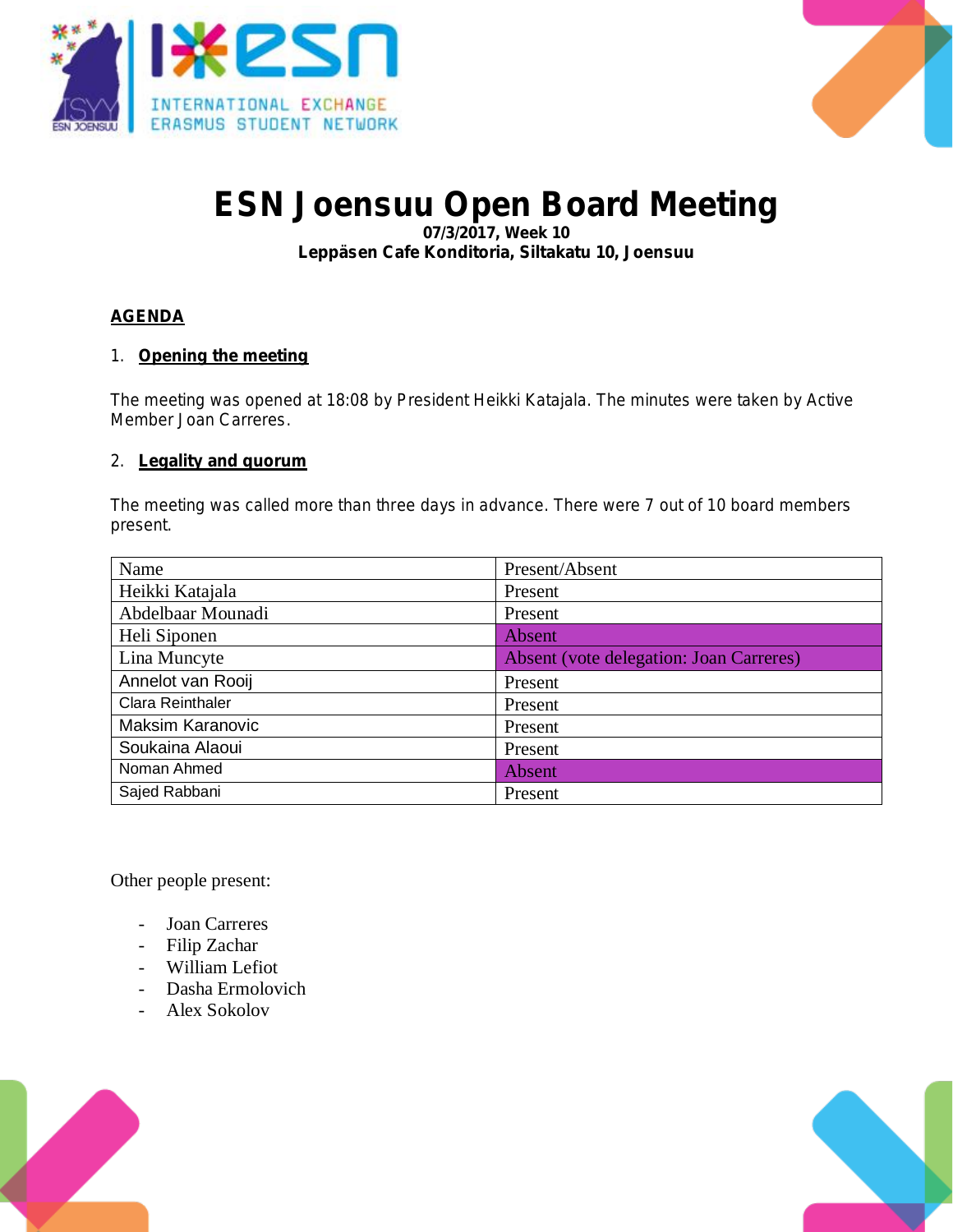



# **3. Accepting the Agenda**

**The agenda was accepted by the board. No points were added.** 

#### **4. Past Events**

## **4.1. Group Leader's Training event (5/3/2017)**

**Max was the HOC of the event. Everything went great (shopping, organization), and we spent less budget than accorded. He would make a form/feedback ASAP and will share it with the people. Problems/questions were answered, especially WHAT Group Leaders shouldn't do. Every semester the event should be organised. Event Report: Max**

## **5. Future Events**

## **5.1. NP Palosaari (10-12/3/2017)**

**Everything is under control. 4 applications for the NB, please people attending, have a look of them since you will be voting.** 

**NB will reimburse one participation fee after the event.** 

#### **5.2. Trip to Lapland (11-16/3/2017)**

**Information from buses/cottages/activities have been received today, so the OC will post on Facebook a reminder. The OC is planning to make a video and will post it on Facebook and they** 

# **will open a "private group" as well.**

**Abdelbaar will contact Lina regarding the Pins.** 

#### **5.3. International Music Evening (24/3/2017)**

**The rehearsal days have been changed and we made a post on Facebook Event. So, OC please, check the new rehearsal days and sign up to days which suit better for you.** 

**More promotion encouraging audience/participants via Facebook and during the Trip to Lapland. Sajed and Max will arrange the accommodation for ESN KISA (just in case, Abdelbaar and Filip volunteered).** 

**Face-to-Face Meeting: 22nd (TBA)**

## **5.4. Sitsit with ELSA (31/3/2017)**

**OC had a meeting last Monday and they discussed about decorations/competitions. There is an issue with tickets selling because people going to Lapland is wondering what they can do, so we agreed making a post on Facebook encouraging friends to come to the office and buy the tickets for them.** 

**We need to solve the photographer issue since Kerubi doesn't have an intern anymore. The OC is working hard on this.**